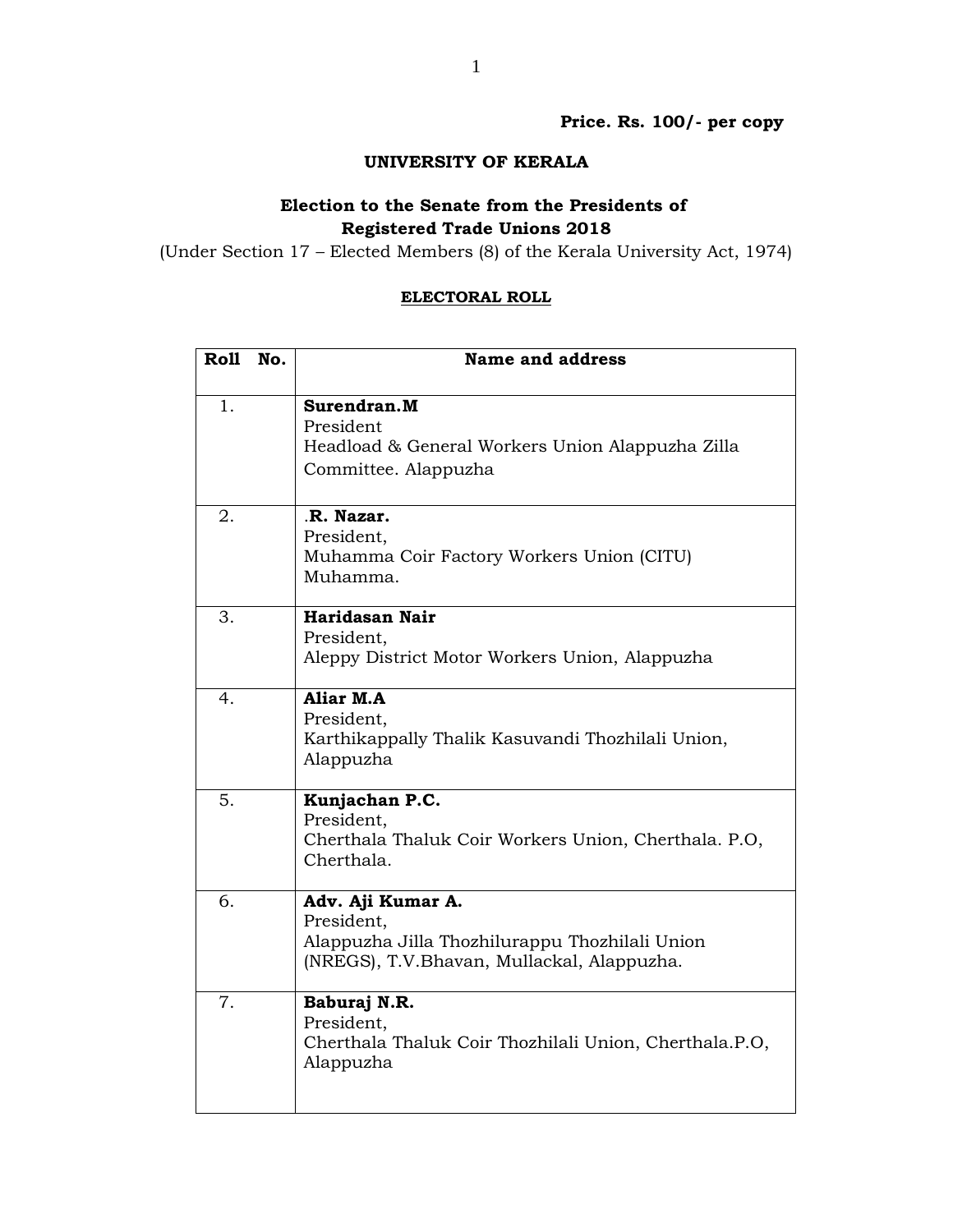| 8.  | Rajumon U.<br>President,<br>Alappuzha Jilla Matsya Samskarana Vipanana Thozhilali<br>Union, CITU Bhavan, Mullackal, Alappuzha.     |
|-----|------------------------------------------------------------------------------------------------------------------------------------|
| 9.  | V.S.Mani<br>President<br>Alleppy Coir Factory Thozhilali Union, North of Zilla<br>Court, Thathampally.P.O, Alappuzha.              |
| 10. | Devakumar T.K.<br>President,<br>Karthikappally Thaluk Coir Workers Union,<br>Kandallur, Pattoli Market.P.O.                        |
| 11. | Prasad. R<br>President,<br>Alappuzha Jilla Kadalora Kayalora Matsya Thozhilali<br>Union, C.K. Bhavan, Zilla Court Ward, Alappuzha. |
| 12. | Sarala. N<br>Alappuzha Jilla Anganavadi Workers and Helpers<br>Association, CITU District Committee Office, Alappuzha.             |
| 13. | N. Rajagopal<br>President, Construction & General Mazdoor Sangh,<br>B.M.S Office, Alappuzha.                                       |
| 14. | <b>B. Rajasekharan</b><br>President, Alleppey District Motor & Engineering<br>Masdoor Sangh, B.M.S Office, Alappuzha.              |
| 15. | Janardhanan<br>President,<br>All Kerala Marbles & Tiles Workers Association<br>(Reg. No. $03/04/2008$ )                            |
| 16. | P.E. Narayanankutty<br>President,<br>Cherthala Thaluk Kettida Nirmana Thozhilali Union.<br>(Reg No.03/35/1988)                     |
| 17. | Adv. S. Sujatha<br>President,<br>Mavelikkara Thalik Kasuvandi Thozhilali Council (CITU)                                            |
| 18. | C.K. Sadasivan<br>President,<br>Kerala House Boat & Resort Workers Union (CITU)                                                    |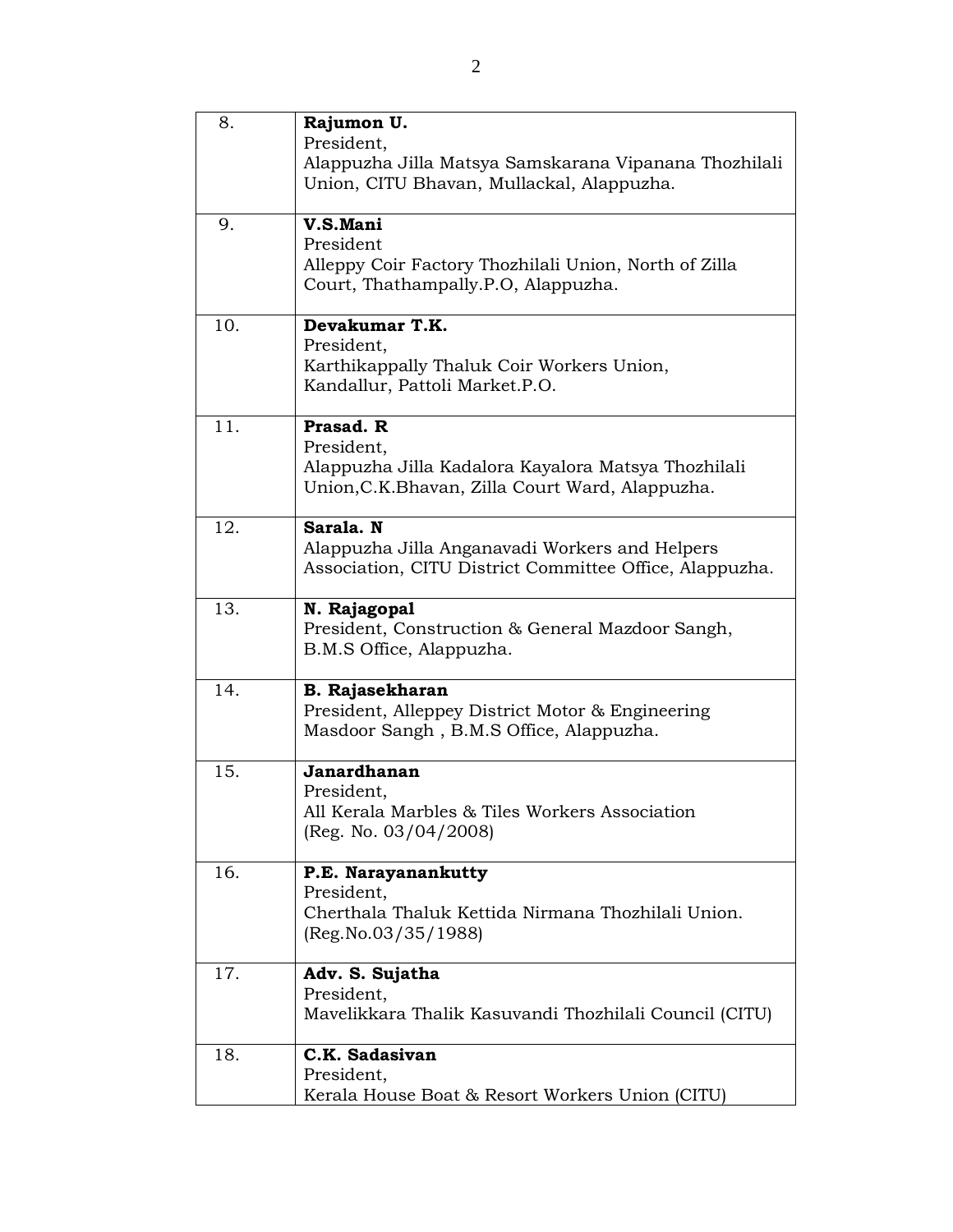| 19. | R.Unnikrishna Pillai                                      |
|-----|-----------------------------------------------------------|
|     | President, Adoor Taluk Cashew Workers Union,              |
|     | C.I.T.U Office, C.I.T.U , Adoor.                          |
|     | "Aanakkottu Vazhuvelil, Konnamankara, Adoor"              |
| 20. | G. Gopinathan Nair                                        |
|     | President, Pathanamthitta District Forest (Depot) Loading |
|     | & General Workers Union (INTUC).                          |
| 21. | Prof. G Purushothaman                                     |
|     | President,                                                |
|     | Travancore Cochi Kasuvandi Thozhilali Council,            |
|     | Killikollur, Kollam                                       |
| 22. | Adv. Sreekumar S.                                         |
|     | President,                                                |
|     | South Indian Cashew Workers Congress                      |
|     | Room No. 2, Kattil Building, Near KSRTC Bus station,      |
|     | Sasthamcotta, Kollam                                      |
|     |                                                           |
| 23. | G.Babu                                                    |
|     | President,                                                |
|     | Mughathala Kasuvandi Thozhilali Council,                  |
|     | A.I.T.U.C Office, Mughathala,                             |
|     | Decent Junction.P.O, Kollam.                              |
| 24. | Adv. Raveendran Nair                                      |
|     | President,                                                |
|     | Kollam Jilla Loading and Unloading Workers Union,         |
|     | C.I.T.U Office, Mukkada Bazar, Kollam-1                   |
|     |                                                           |
| 25. | K.Subhagan                                                |
|     | President,                                                |
|     | Kollam Thaluk Kasuvandi Workers Union,                    |
|     | C.I.T.U Bhavan, Kollam-13.                                |
|     |                                                           |
| 26. | K.P. Kurup                                                |
|     | President.                                                |
|     | Kollam Jilla Coir Workers Union,                          |
|     | CITU Bhavan, High School Junction, Kollam-13.             |
|     |                                                           |
|     |                                                           |
|     |                                                           |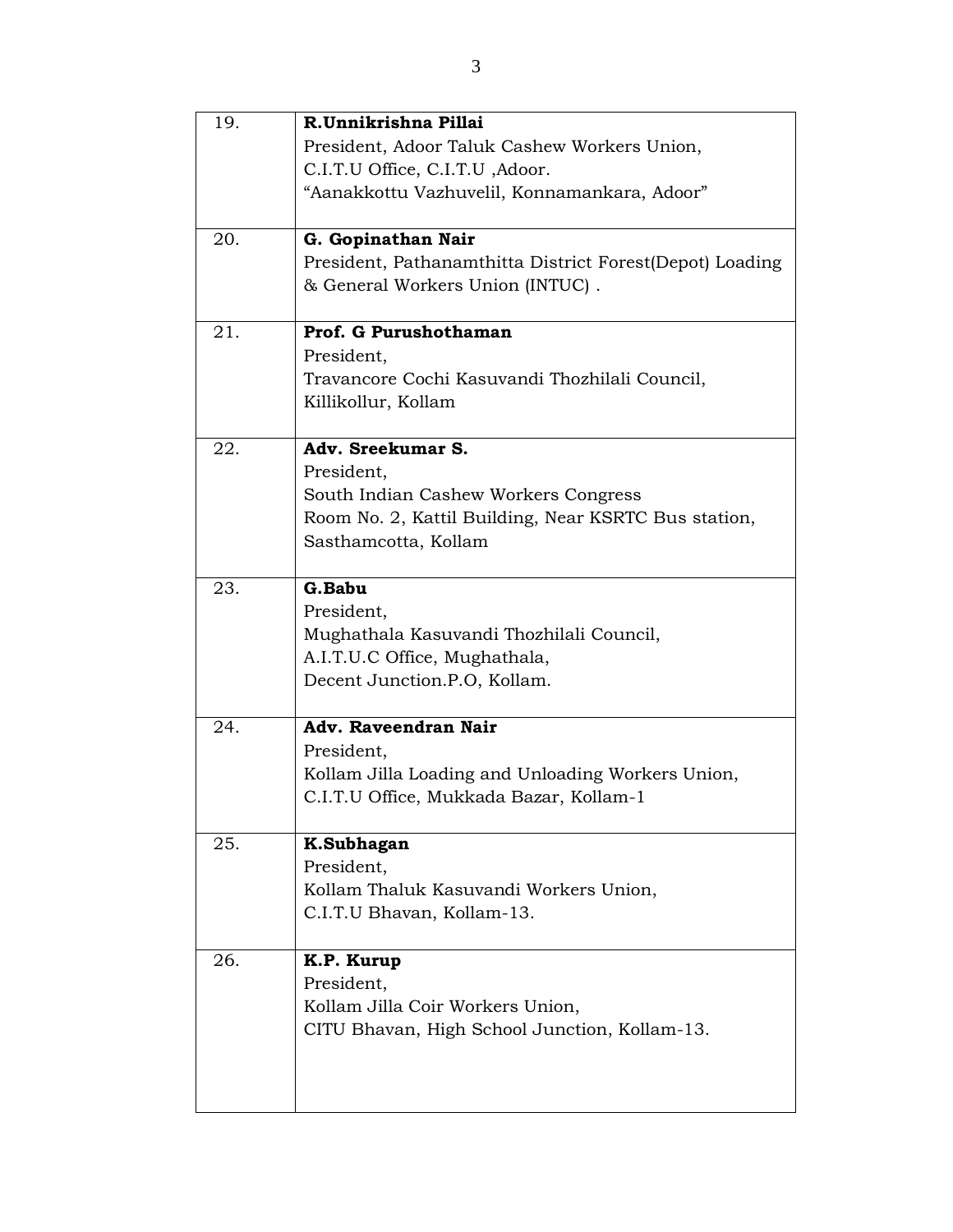| 27. | V. Reghunathan<br>President,                         |
|-----|------------------------------------------------------|
|     | Kollam Jilla Kettida Nirmana Thozhilali Union,       |
|     |                                                      |
|     | CITU Bhavan, High School Junction, Kollam-13.        |
| 28. | R. Sahadevan                                         |
|     | President,                                           |
|     | Kottarakkara Thaluk Cashew Workers Union,            |
|     | C.P.I(M) Office, Kottarakkara.                       |
| 29. | K.G. Anil Kumar                                      |
|     | President,                                           |
|     | Bharathiya Headload & General Workers Union,         |
|     | Mazdoor Bhavan, BMS Office, Chinnakada, Kollam.      |
|     |                                                      |
| 30. | Raveendran                                           |
|     | President,                                           |
|     | Karunagappally Thaluk Welding & Well Construction    |
|     | Workers Union, CPI(M) Office, Karunagappally.        |
| 31. | P.M. Somarajan                                       |
|     | President,                                           |
|     | Kunnathoor Thaluk Building & General Constuction     |
|     | Workers Union,                                       |
|     | P.R.Bhavan, Bharanikkavu, Sasthamcottah.P.O, Kollam- |
|     | 690521.                                              |
|     |                                                      |
| 32. | N. Gopalakrishnan                                    |
|     | President,                                           |
|     | Kerala State Kasuvandi Vyavasaya Mazdoor Sangh       |
|     | Mazdoor Bhavan, BMS Office, Chinnakada, Kollam.      |
| 33. | <b>Nellivila Varghese</b>                            |
|     | President,                                           |
|     | National Artisans & Skilled Workers Congress,        |
|     | Poovattur West, Mavady.P.O, Puthur-691 507.          |
|     |                                                      |
| 34. | V. Divakaran                                         |
|     | President,                                           |
|     | Karunagappally Thaluk Drivers Union,                 |
|     | N.S.Smarakam, Karunagappally.                        |
|     |                                                      |
|     |                                                      |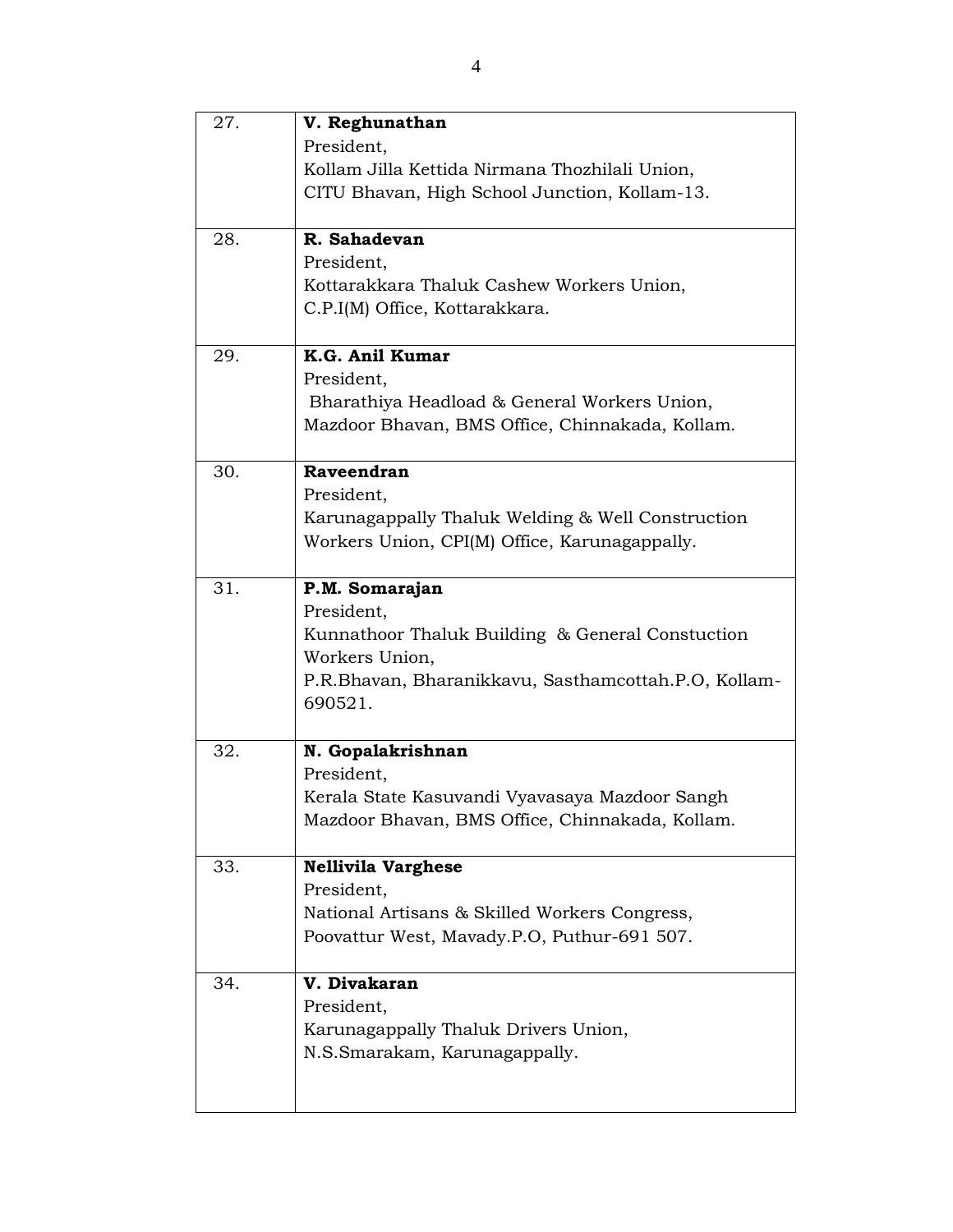| 35. | K.S.George                                            |
|-----|-------------------------------------------------------|
|     | President,                                            |
|     | Kerala Constuction Workers Congress                   |
|     | Thekkeppatt Building, Kundara.P.O, Kollam.            |
|     |                                                       |
| 36. | P. Baburaj                                            |
|     | President,                                            |
|     | Kollam Jilla Nirmana Thozhilali Sangh,                |
|     | B.M.S. Office, Masdoor Bhavan, Chinnakkada, Kollam.   |
|     |                                                       |
| 37. | S. Sivan Pillai                                       |
|     | President,                                            |
|     | Kunnathoor Thaluk Construction Workers Union,         |
|     | P.Krishnapilla Bhavan, Poruvazhy.P.O, Bharanikkavu,   |
|     | Kollam.                                               |
| 38. | Adv. G. Muralieedharan                                |
|     | President,                                            |
|     | Kollam Jilla Lottery Agent and Sellers Union,         |
|     | C.I.T.U Bhavan, High School Junction, Kollam-13.      |
|     |                                                       |
| 39. | <b>Sharafuddin Musaliar</b>                           |
|     | President,                                            |
|     | Kollam Jilla Matsya Anubandha Thozhilali Union,       |
|     | C.I.T.U Bhavan, High School Junction, Kollam-13.      |
|     |                                                       |
| 40. | <b>Babu Amma Veedu</b>                                |
|     | President,                                            |
|     | Thayyal Thozhilai Congress,                           |
|     | Alfiya Complex, Karunagappalli                        |
|     |                                                       |
| 41. | Lisy Rajendran                                        |
|     | President,                                            |
|     | Kollam Jilla Tailors Mazdoor Sangh.                   |
|     | B.M.S. Office, Masdoor Bhavan, Chinnakkada, Kollam.   |
| 42. | Adv. Ayisha Potti                                     |
|     | President,                                            |
|     | Kollam Jilla Anganvadi Workers & Helpers Association  |
|     | CITU Jilla Committee Office, CITU Bhavan, High School |
|     | Junction, Kollam-13.                                  |
|     |                                                       |
|     |                                                       |
|     |                                                       |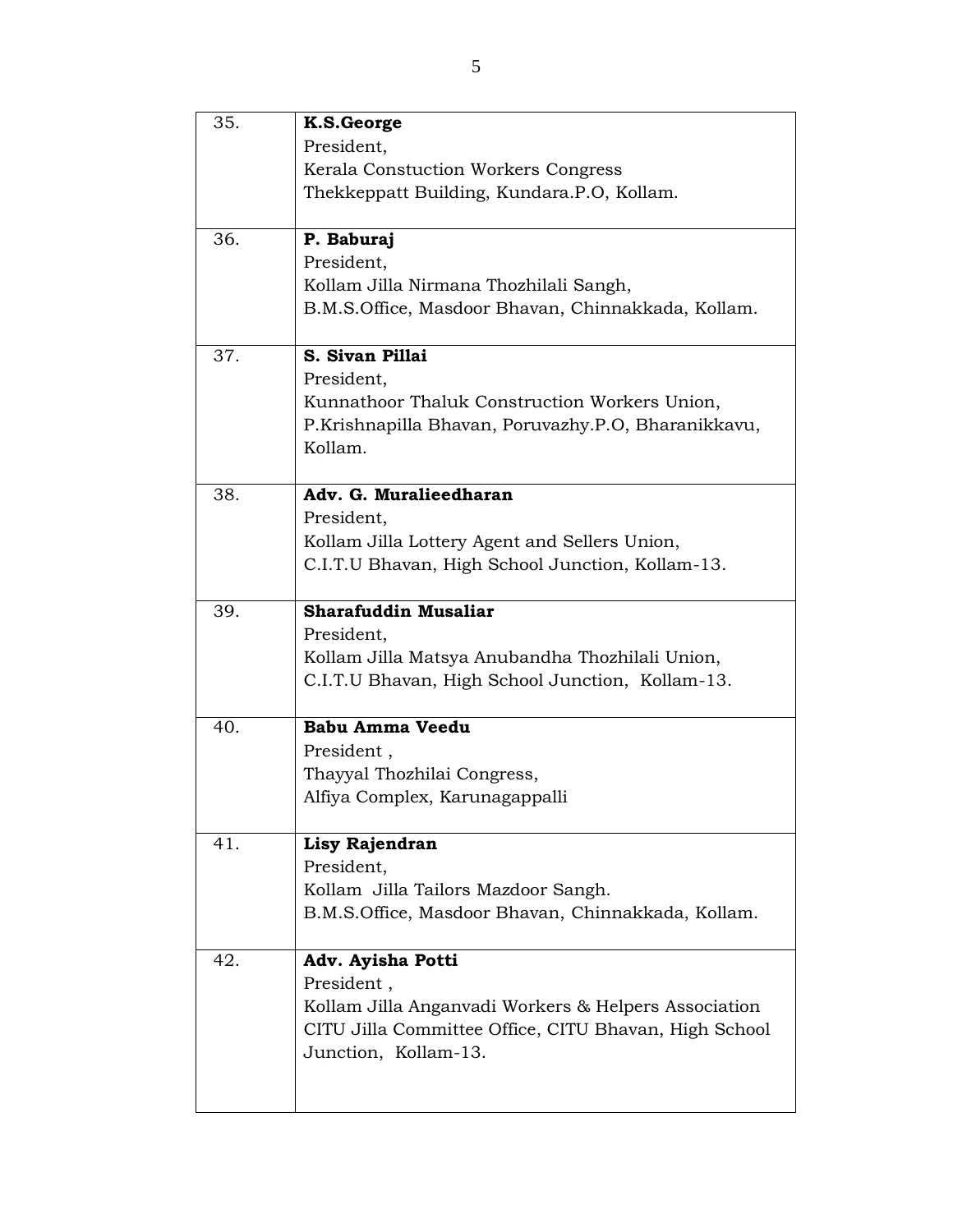| 43. | Adv.Gopu Krishnan C.G                                   |                              |
|-----|---------------------------------------------------------|------------------------------|
|     | President,                                              |                              |
|     | Kallada Mandalam Kasuvandi Thozhilali Council,          |                              |
|     | A.I.T.U.C Office, Chittumala, East Kallada.P.O,         |                              |
| 44. | R.Gopalakrishnan Nair<br>Presidnt,                      |                              |
|     | Kollam District Goods Transport Workers Union,          |                              |
|     | C.I.T.U Bhavan, High School Junction, Kollam-13.        |                              |
|     |                                                         |                              |
| 45. | K. Sethumadhavan                                        |                              |
|     | President,                                              |                              |
|     | Kollam Jilla Shops & Establishment Workers Union        |                              |
|     | C.I.T.U Bhavan, High School Junction, Kollam-13.        |                              |
| 46. | S.K. Suresh                                             |                              |
|     | President,                                              |                              |
|     | Quilon District Private Motor Engineering Mazdoor Sangh |                              |
|     | B.M.S.Office, Masdoor Bhavan, Chinnakkada, Kollam.      |                              |
|     |                                                         |                              |
| 47. | Ad. S. Venugopal                                        |                              |
|     | President,                                              |                              |
|     | Kollam Jilla N.R.E.G.S. Workers Association             |                              |
|     | A.I.T.U.C Office, Kadappakkada, Kollam.                 |                              |
| 48. | Adv. N. Sivakumar                                       |                              |
|     | President,                                              |                              |
|     | Vanijya Vyavasaya Mazdoor Sangh.                        |                              |
|     | Masdoor Bhavan, B.M.S.Office, Chinnakkada, Kollam 1.    |                              |
|     |                                                         |                              |
| 49. |                                                         | 1. Kollam Jilla Autorickshaw |
|     |                                                         | Thozhilali Union.            |
|     | N.Anirudhan                                             | A.I.T.U.C Office,            |
|     | President                                               | Kadappakkada, Kollam.        |
|     |                                                         | 2. Chathannoor               |
|     |                                                         | Construction                 |
|     |                                                         | Workers Union.               |
|     |                                                         | A.I.T.U.C Office,            |
|     |                                                         | Kadappakkada, Kollam.        |
|     |                                                         |                              |
|     |                                                         |                              |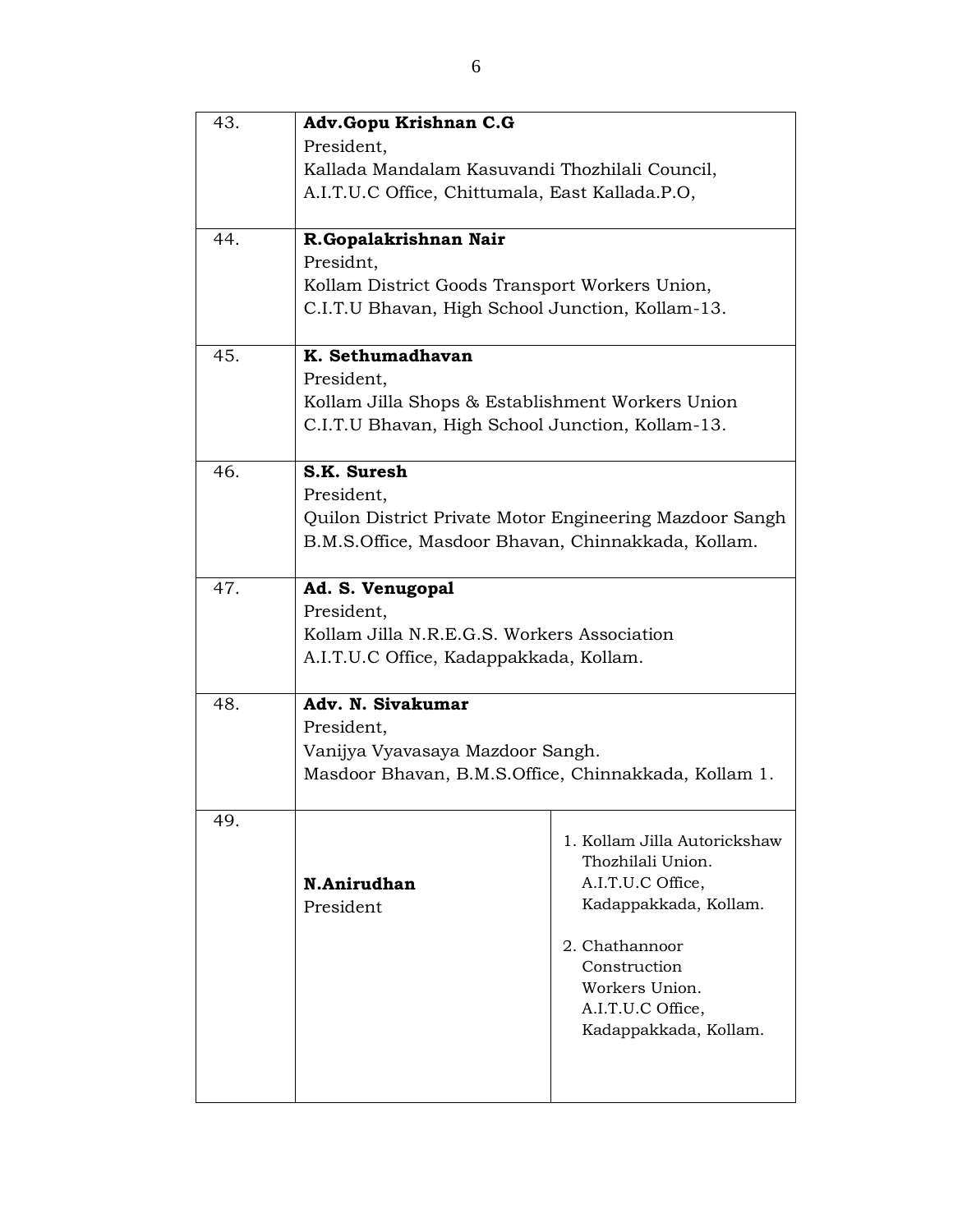| 50. | Vadakkevila sasi                                       |
|-----|--------------------------------------------------------|
|     | President,                                             |
|     | Kerala State Artisans and Skilled Thozhilali Congress, |
|     | Leela Shelters Flat No. A PunnenRoad, Statue .TVPM.    |
| 51. | V.K.Madhu                                              |
|     | President,                                             |
|     | Trivandrum District Construction Workers Union,        |
|     | TC 24/443(1), Ragamalika, Sangeeth Nagar, Thycaud      |
|     | P.O. Thiruvananthapuram.                               |
| 52. | Nandakumar P                                           |
|     | President,                                             |
|     | Kerala State Co-Operative Consumer Federation Workers  |
|     | Association,                                           |
|     | E.Balanandan Mandiram,                                 |
|     | Gandhinagar, Kadavanthara, Kochi 682020.               |
|     |                                                        |
| 53. | Manu Joseph                                            |
|     | President,                                             |
|     | The Labour Association of Kerala                       |
|     | Moon House Kalady, Karamana, TVPM.                     |
| 54. | Adv. T. Sarathchandra Prasad                           |
|     | President,                                             |
|     | Kerala Kaithary Thozhilaly Congress                    |
|     | Chithira, Vandanoor, Perumpazhuthoor P.O.              |
|     | TVPM.695176                                            |
| 55. | Koovalashery Prabhakaran                               |
|     | President,                                             |
|     | Thiruvananthapuram Jilla Kaithozhil Vidaktha           |
|     | Thozhilaly Congress TJKVTC                             |
|     | Suni Prabha, Kollam Vlakam, Koovalashery,              |
|     | Koovalashery P.O. 695512                               |
| 56. | P.Karunakaran (MP)                                     |
|     | President,                                             |
|     | Kerala Water Authority Employees Union (CITU),         |
|     | TC.25/146(54), Gandari Nagar, TVPM.                    |
| 57. | V.S. Shivakumar (MLA)                                  |
|     | President,                                             |
|     | Kerala State Transport Drivers Union,,                 |
|     | TC 24/36, Pazhavangadi, fort, TVPM                     |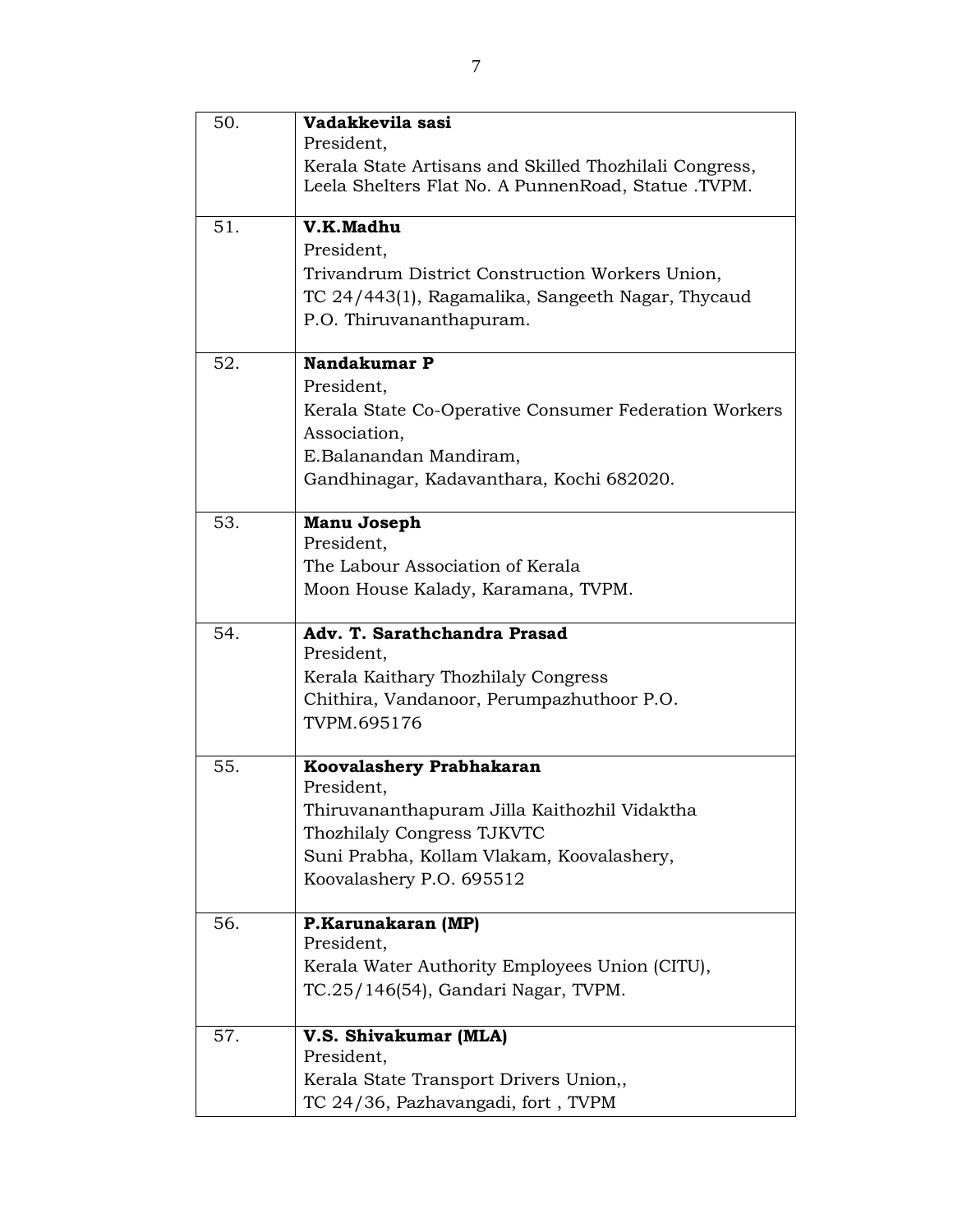| 58. | Adv. T. Sarathchandra Prasad<br>President,<br>Thiruvananthapuram Jilla Kettida Nirmana Thozhilali<br>Congress.<br>State Committee Office, Leela Shelters, Punnam Road,<br>Statue, TVPM. |
|-----|-----------------------------------------------------------------------------------------------------------------------------------------------------------------------------------------|
| 59. | K.P. Dhanapalan (EX. MP)<br>President.<br>United Democratic Electricity Employees front<br>V.P. Marakkar Smaraka Mandiram, Ambuja Vilasam<br>Road, TVPM 695001                          |
| 60. | Sasidharakurup<br>President,<br>Thiruvananthapuram District Estate Employees Union,<br>C.P.I (M) Area Committee Office,<br>East Bungalow, Nedumangad.P.O.                               |
| 61. | V. Sivankutty<br>Skilled Workers Union (CITU)<br>T.C 21/731, Nedunkavu, Karamana P.O<br>Thiruvananthapuram                                                                              |
| 62. | R.Subhash<br>President,<br>Travancore Coir Thozhilali Union,<br>Pandakasala, Chirayinkeezhu.                                                                                            |
| 63. | R. Appu<br>President,<br>National Trade Union(I.N.T.U.C)<br>T.C.37/170, Virakupura, Fort P.O.TVPM.                                                                                      |
| 64. | <b>K.K Ragesh (MP)</b><br>Prsident,<br>BSNL Casnal Contract Labours Union, PS T House,<br>Pulimoodu P_.O, Thiruvananthapuram.                                                           |
| 65. | Charupara Ravi<br>President,<br>Janatha Construction Workers Union<br>JP Bhavan, Palayam, TVPM - 34                                                                                     |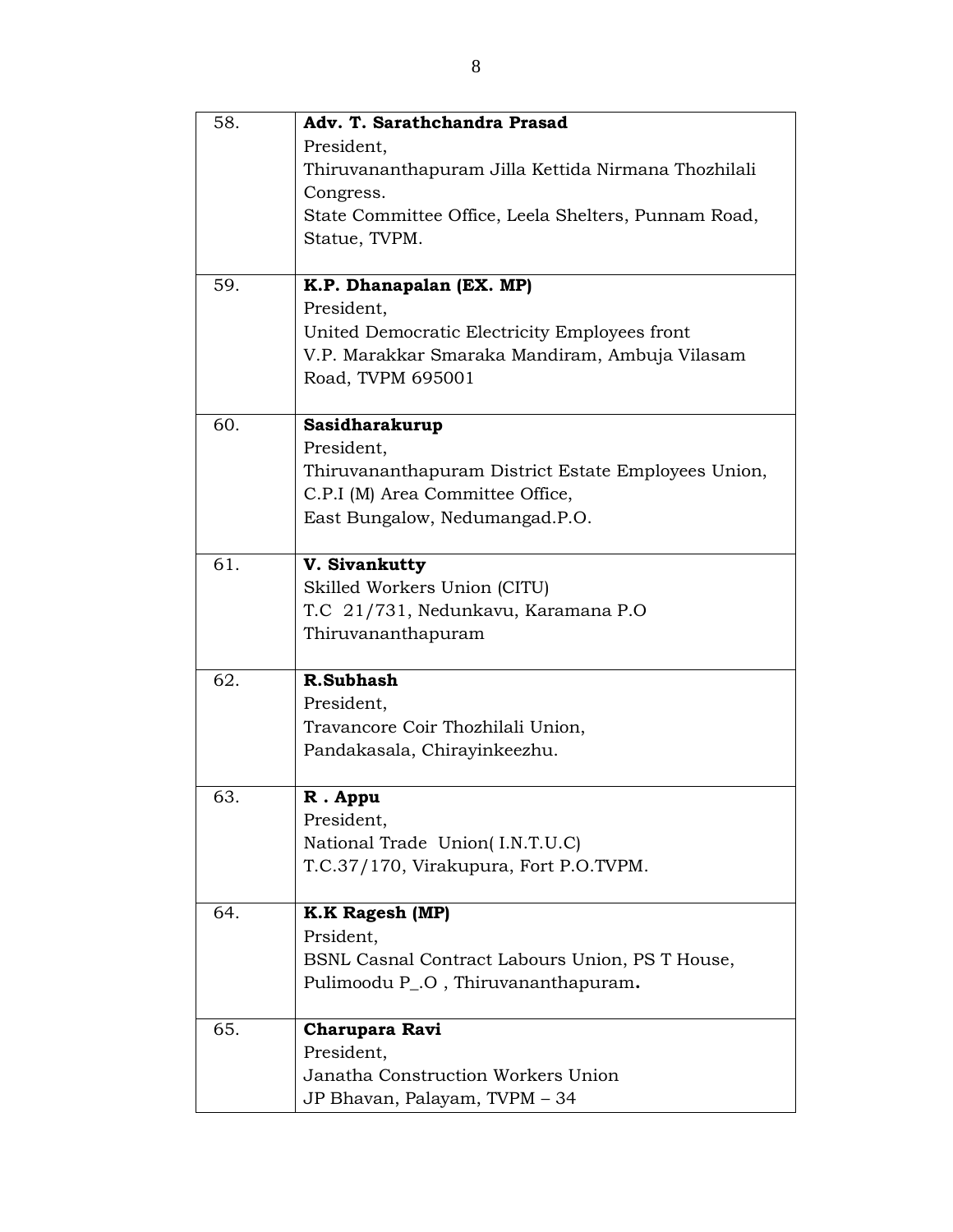| 66. | Rajendra Kumar                                                        |                                          |
|-----|-----------------------------------------------------------------------|------------------------------------------|
|     | President,                                                            |                                          |
|     | Thiruvananthapuram Jilla Lottery Agents & Sellers                     |                                          |
|     | Union. (C.I.T.U)                                                      |                                          |
|     | C.I.T.U. District Committee Office,                                   |                                          |
|     | Chirakulam, GPO, Thiruvananthapuram.                                  |                                          |
|     |                                                                       |                                          |
| 67. |                                                                       | 1. Kerala State Transport                |
|     |                                                                       | Workers Union                            |
|     | <b>Thampanoor Ravi</b>                                                | S.Varadharajan Nair                      |
|     | President,                                                            | Smaraka Mandiram,<br>Manjalikkulam Road, |
|     |                                                                       | TVPM-1.                                  |
|     |                                                                       |                                          |
|     |                                                                       | 2. Transport Democratic                  |
|     |                                                                       | Federation                               |
|     |                                                                       | S.Varadharajan Nair<br>Smaraka Mandiram, |
|     |                                                                       | Manjalikkulam Road,                      |
|     |                                                                       | TVPM-1.                                  |
|     |                                                                       |                                          |
|     |                                                                       | 3. Kerala Water Authority                |
|     |                                                                       | <b>Staff Association - INTUC</b>         |
|     |                                                                       | State Committee Office                   |
|     |                                                                       | TC $14/1457(11)$                         |
|     |                                                                       | Thycaud P.O., Bakery                     |
|     |                                                                       | Junction, TVPM.                          |
| 68. | <b>Basudev Acharya (EX- MP)</b>                                       |                                          |
|     | LIC Agents organization Of India, T.C 14/2099, Baker                  |                                          |
|     | Building, 3rd Floor, Baker Road, Palayam, University<br>P.O. TVPM-34. |                                          |
|     |                                                                       |                                          |
| 69. | N. Dasan Nadar                                                        |                                          |
|     | President,                                                            |                                          |
|     | Kerala Tailoring and Artisans Skilled Workers Union,                  |                                          |
|     | Thyvila Lane, Manjalikkulam Road, Thampanoor, P.O.                    |                                          |
|     | TVPM.                                                                 |                                          |
|     |                                                                       |                                          |
| 70. | Adv. S.A. Rahim                                                       |                                          |
|     | President,                                                            |                                          |
|     | Thiruvananthapuram Jilla Kettida Thozhilali Union.                    |                                          |
|     | Thyvila Lane, Manjalikkulam Road, Thampanoor, P.O.                    |                                          |
|     | <b>TVPM</b>                                                           |                                          |
|     |                                                                       |                                          |
|     |                                                                       |                                          |
|     |                                                                       |                                          |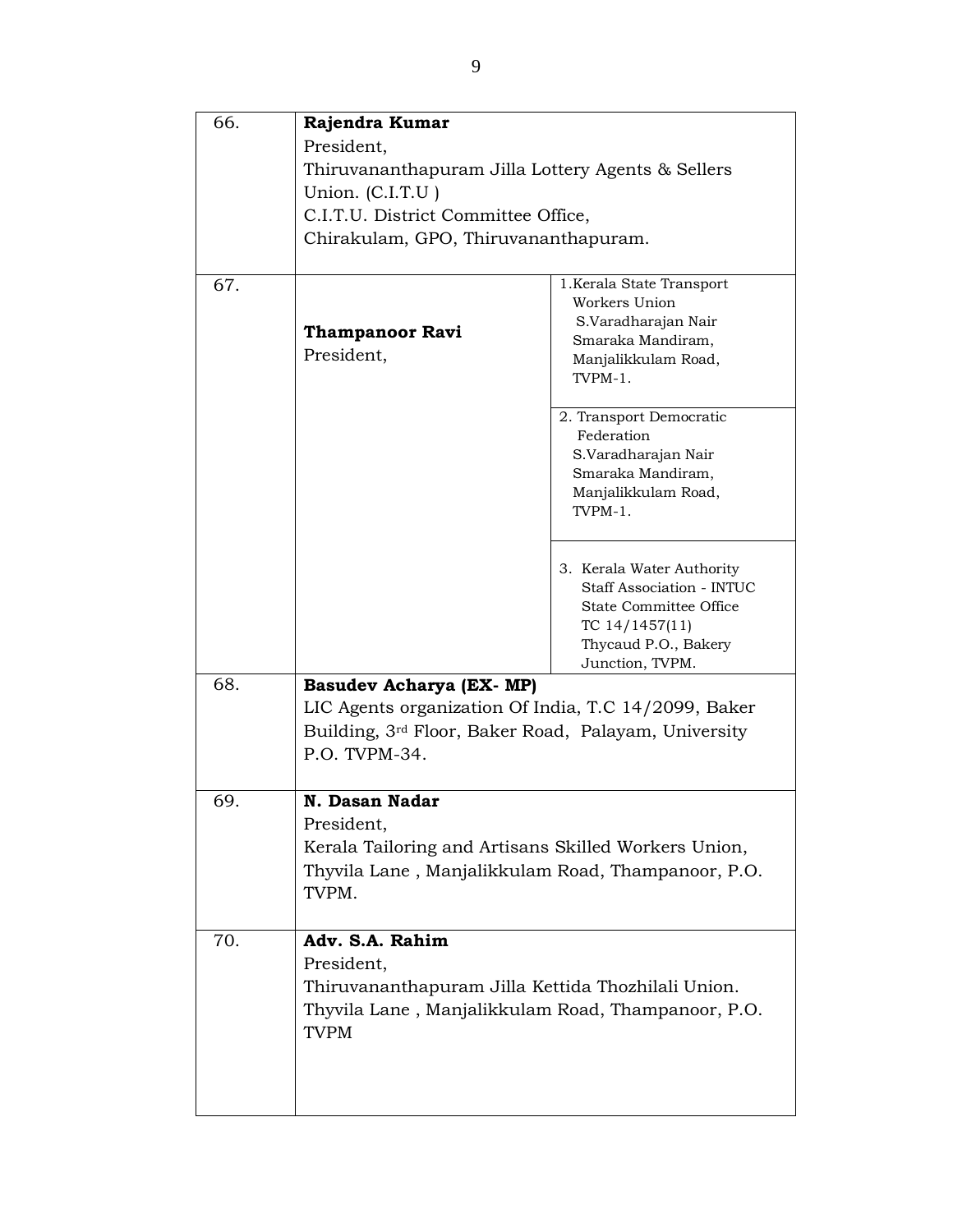| 71. | <b>Av.A Sampath</b>                                 |
|-----|-----------------------------------------------------|
|     | President,                                          |
|     | Thiruvananthapuram District Quary & Other           |
|     | construction Workers Union                          |
|     | C.I.T.U. District Committee Office,                 |
|     | Chirakulam, GPO, Thiruvananthapuram.                |
|     |                                                     |
| 72. | Raman Chennikara                                    |
|     | President                                           |
|     | Kerala State, Tailors Association, T.C/14/2292,     |
|     | Palayam, Thiruvananthapurm                          |
| 73. | Vaikom Viswan                                       |
|     | President,                                          |
|     | Kerala State RoadTransport Employees                |
|     | Association, (CITU)                                 |
|     | TV 17/1724, Ayikodan Memorial Building.             |
|     | Manjalikkulam Road, TVPM-1                          |
|     |                                                     |
| 74. | <b>Adv. Babu P Pothencode</b>                       |
|     | President,                                          |
|     | Kerala StateEmbroidery workers union,               |
|     | Aswany Nivas, Nalloorvattom, Plamootukoodu P.O.     |
|     | TVPM-695122.                                        |
| 75. | <b>Marayamuttam Sathyadas</b>                       |
|     | President,                                          |
|     | Democratic Karshaka Thozhilaly Union                |
|     | P.P/ 134, Marayamuttom P.O., TVPM 695124.           |
| 76. | A N Rajan                                           |
|     | President,                                          |
|     | Kerala Electricity Workers Union,                   |
|     | J Chithranjan Smarakam, W&C Hospital Road, Thycaud, |
|     | P.O.TVPM 695124.                                    |
| 77. | <b>Meenankal Kumar</b>                              |
|     | President,                                          |
|     | Thiruvananthapuram Jilla NREG Workers Union         |
|     | AITUC Office coder line, Statue, TVPM.              |
| 78. | Kuttiyanikkad Madhu                                 |
|     | President,                                          |
|     | All Kerala Headload Workers Union                   |
|     | AITUC Office coder line, Statue, TVPM.              |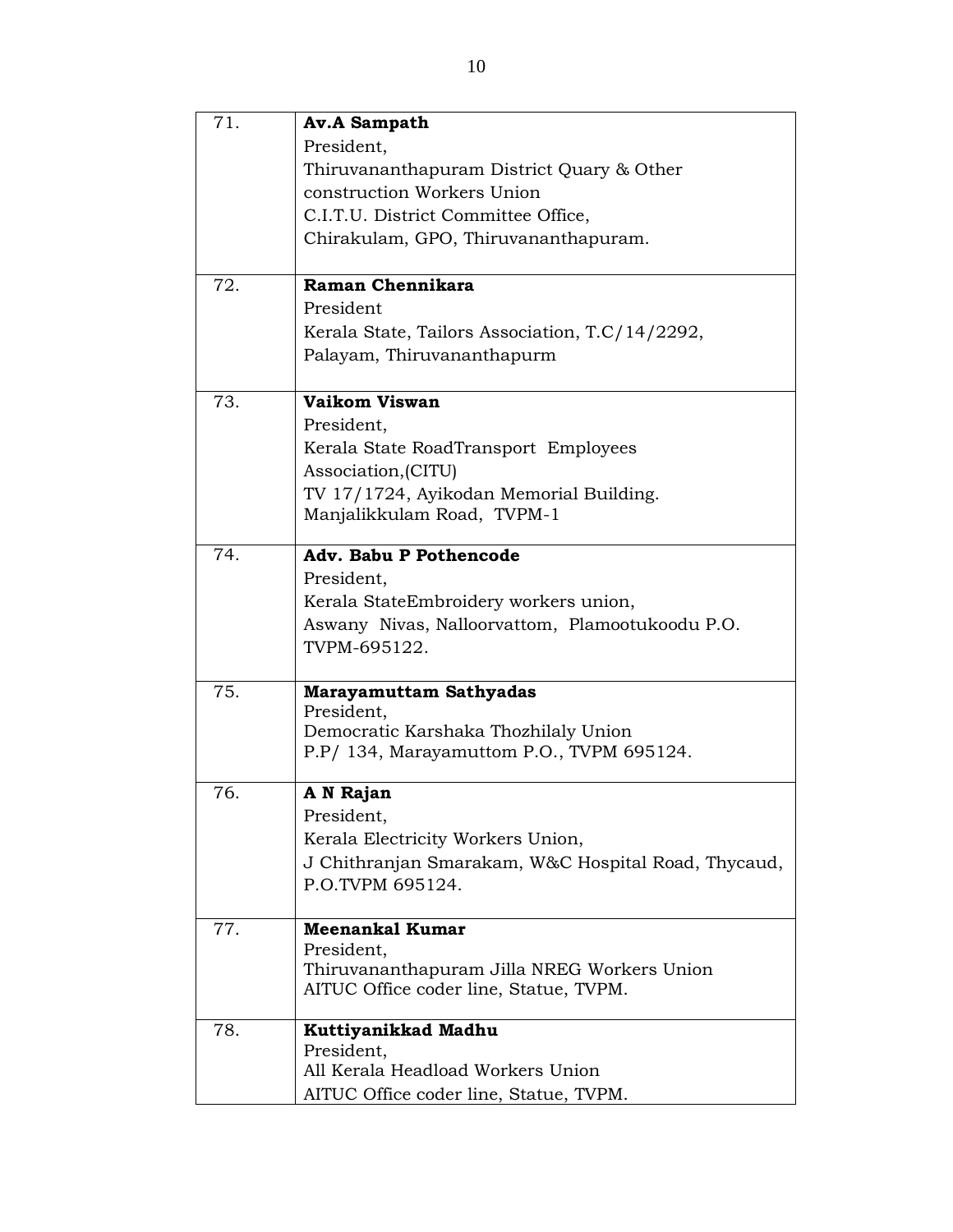| 79. | M. Radhakrishnan Nair                               |
|-----|-----------------------------------------------------|
|     | President                                           |
|     | Thiruvananthapuram Jilla Construction and Road      |
|     | Workers Union                                       |
|     | AITUC Office, Mosque line Thampanoor                |
|     |                                                     |
| 80. | C.Babukuttan                                        |
|     | Thiruvananthapuram Jilla Motor & Engineering        |
|     | Manzdoor Sangam                                     |
|     | Mazdoor Bhavan, BMS District Office, Thaliyal Road, |
|     | Karamana P.O., TVPM.                                |
|     |                                                     |
| 81. | <b>M.Sivakumar</b>                                  |
|     | President,                                          |
|     | Transport Workers Co-Ordination Council,            |
|     | T.C.No.25/1415, 81/1937 T.V.Smarakam,               |
|     | S.S.Kovil Road, Thampanorr, TVPM.                   |
|     |                                                     |
| 82. | K.Manoj Kumar,                                      |
|     | President,                                          |
|     | General Mazdoor Sangh,                              |
|     | Mazdoor bhavan, BMS District Office, Thaliyal Road, |
|     | Karamana P.O., TVPM.                                |
|     |                                                     |
| 83. | G.S.Jayalal (MLA)                                   |
|     | President,                                          |
|     | All Kerala Water Authority Employees Union,         |
|     | TC 25/1415,81/1937 T.V. Smarakam, SS Kovil Road,    |
|     | Thambanoor TVPM.                                    |
|     |                                                     |
| 84. | A. Madhu                                            |
|     | President,                                          |
|     | Kerala Pradesh Vazhiyora kachavada Mazdoor Sangh.   |
|     | Mazdoor bhavan, BMS District Office, Thaliyal Road, |
|     | Karamana P.O., TVPM.                                |
|     |                                                     |
| 85. | M. Ramani                                           |
|     | President,                                          |
|     | Thiruvananthapuram Jilla Thayyal Masdoor Sangham.   |
|     | Mazdoor bhavan, BMS District Office, Thaliyal Road, |
|     | Karamana P.O., TVPM.                                |
|     |                                                     |
|     |                                                     |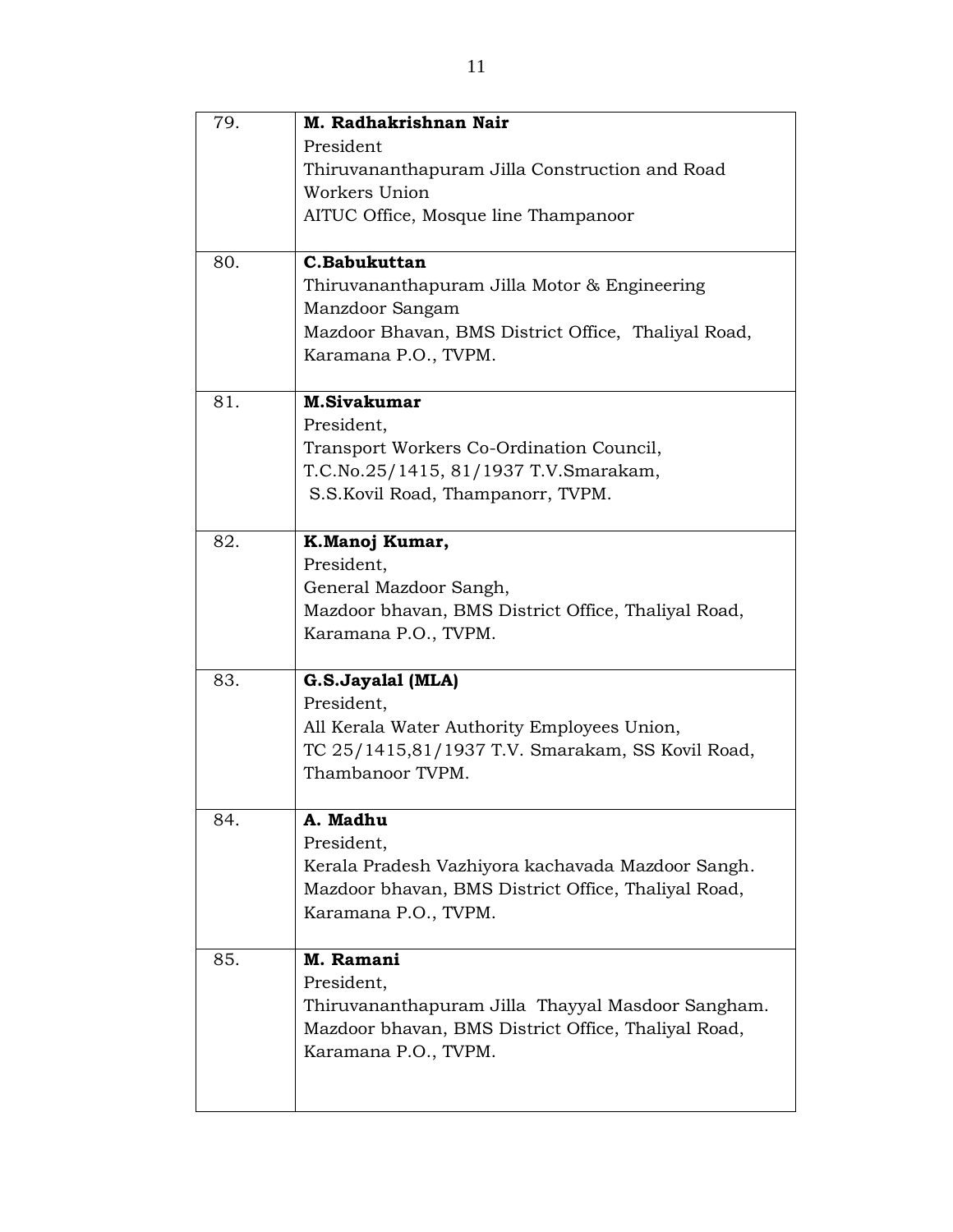| 86. | <b>C.Jothish Kumar</b>                                |
|-----|-------------------------------------------------------|
|     | President,                                            |
|     | Thiruvananthapuram Kashuvandy Vyasaya Mazdoor         |
|     | Sangham                                               |
|     | Mazdoor bhavan, BMS District Office, Thaliyal Road,   |
|     | Karamana P.O., TVPM.                                  |
|     |                                                       |
| 87. | Saji S Nair                                           |
|     | President,                                            |
|     | Thiruvananthapuram Keettida Nirmana Masdoor           |
|     | Sangham,                                              |
|     | Mazdoor bhavan, BMS District Office, Thaliyal Road,   |
|     | Karamana P.O., TVPM.                                  |
|     |                                                       |
| 88. | K.P. Rajendran                                        |
|     | President,                                            |
|     | Kerala State Transport Employees Union, T.c 25/1415,  |
|     | 81/1937, T.V Smarakam, SS Kovil Rd, Thampanoor        |
|     | T.C.No.25/1415, 81/1937 T.V.Smarakam,                 |
|     | S.S.Kovil Road, Thampanorr, TVPM.                     |
|     |                                                       |
| 89. | A.J.Sukarno                                           |
|     | President,                                            |
|     | Shops & Establishment Employees Union, (CITU)         |
|     | C.I.T.U. District Committee Office,                   |
|     | Chirakkulam Road, G.P.O, TVPM.                        |
|     |                                                       |
| 90. | Jayan Babu                                            |
|     | President,                                            |
|     | Trivandrum District Headload & General Workers Union, |
|     | C.I.T.U.District Office, Chirakulam, Statue,          |
|     | Thiruvananthapuram.                                   |
|     |                                                       |
| 91. | Reena <sub>S</sub>                                    |
|     | President,                                            |
|     | Self Employed Women Association Union (SEWA),         |
|     | Kuthiravattom Road, Kunninpuram, TVPM 1               |
|     |                                                       |
| 92. | G.K.Ajith                                             |
|     | President,                                            |
|     | Kerala State Transport Employees Sang,                |
|     | Mazdoor bhavan, BMS District Office, Thaliyal Road,   |
|     | Karamana P.O., TVPM.                                  |
|     |                                                       |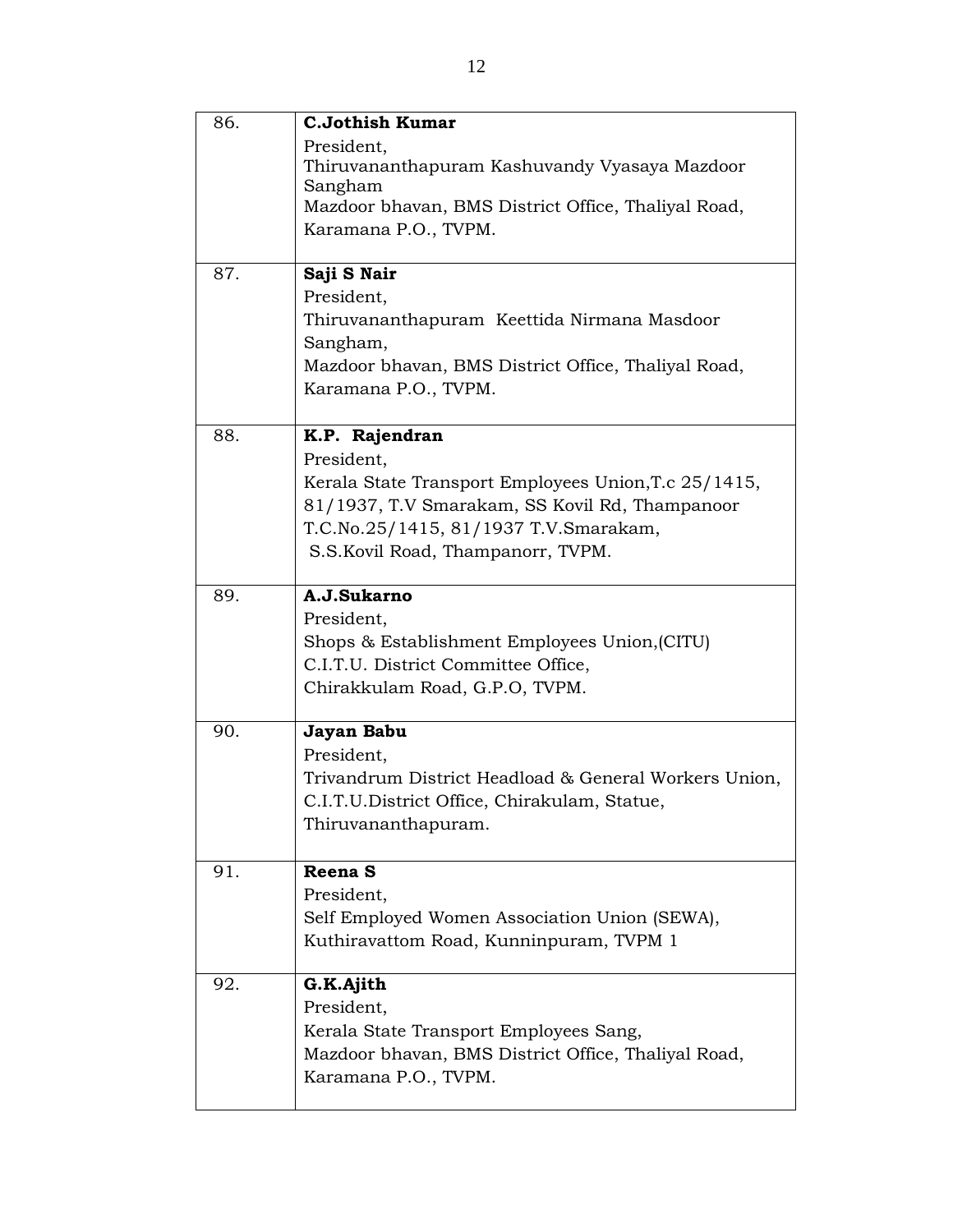| 93. | Padmaja Venugopal                                                                                       |
|-----|---------------------------------------------------------------------------------------------------------|
|     | President,                                                                                              |
|     | Kerala Construction & Building Tailoring General                                                        |
|     | <b>Workers Congress</b>                                                                                 |
|     | K.B. House Palode, Karumancode.P.O, TVPM.                                                               |
|     |                                                                                                         |
| 94. | J.Udayabhanu                                                                                            |
|     | President,                                                                                              |
|     | Kerala Retail Ration Dealers Association,                                                               |
|     | State Committee Office, City Complex Building,                                                          |
|     | Jacob Junction, TVPM-34.                                                                                |
|     |                                                                                                         |
| 95. | <b>K.Mohandas</b>                                                                                       |
|     | President,                                                                                              |
|     | Kerala Co-Operative Employees Union,                                                                    |
|     | State Committee Office T.C 25/540-2- Thampanoor,                                                        |
|     | TVPM-1                                                                                                  |
|     |                                                                                                         |
| 96. | <b>B. Balakrishnan Nair</b>                                                                             |
|     | President,                                                                                              |
|     | Thiruvananthapuram Jilla Estate Masdoor Sangham,<br>Mazdoor bhavan, BMS District Office, Thaliyal Road, |
|     | Karamana P.O., TVPM.                                                                                    |
|     |                                                                                                         |
| 97. | K.M.Surendran                                                                                           |
|     | President,                                                                                              |
|     | Kerala Medical & Sales Representatives Association,                                                     |
|     | K.M.S.R.A. Hope Villa, B.T.R. Bhavan,                                                                   |
|     | Cemetery Junction, Chittoor Road, Ernakulam.                                                            |
|     |                                                                                                         |
| 98. | <b>Suresh Babu Ilayavoor</b>                                                                            |
|     | Kerala Building & Other Construction workers congress,                                                  |
|     | Pnavila veedu, machiyodu, Chenkal,                                                                      |
|     | Neyyattinkara, Thiruvananthapuram.                                                                      |
| 99. |                                                                                                         |
|     | Balaramapuram Kabeer<br>President,                                                                      |
|     | Thiruvananthapuram District Motor Transport Workers                                                     |
|     | Union,                                                                                                  |
|     | Motor Bhavan, T.C.28/2763, Kuthiravattom Line                                                           |
|     | Kunnupura, Thiruvananthapuram.                                                                          |
|     |                                                                                                         |
|     |                                                                                                         |